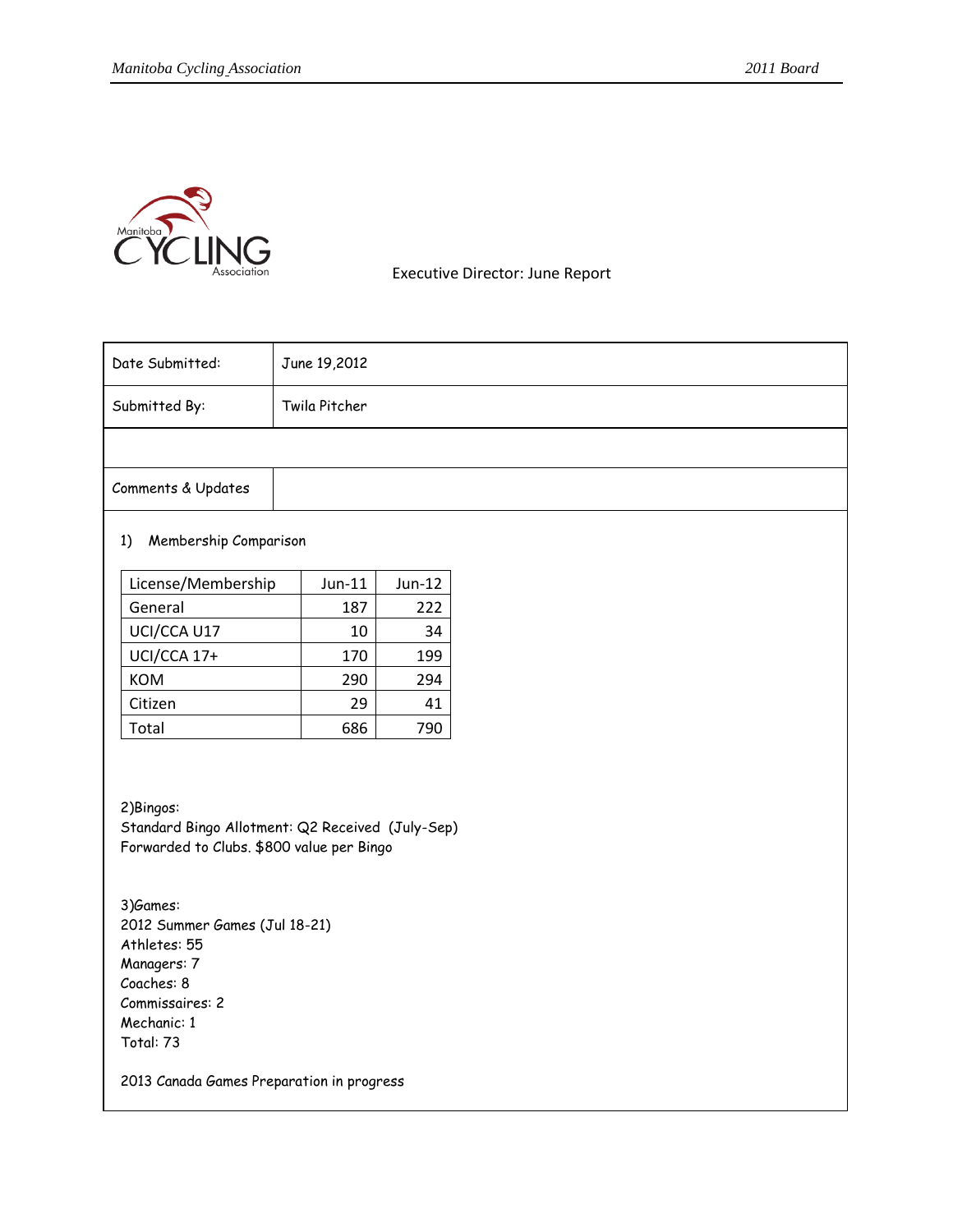| 4) Sponsorship/Grant Updates - New Fiscal (2012/13): \$48,175.46                                     |             |                              |
|------------------------------------------------------------------------------------------------------|-------------|------------------------------|
| Canada Jobs Grant                                                                                    | \$4,800     | <b>Assistant Coach</b>       |
| 2012 Summer Games                                                                                    | \$1,195.46  | Summer Games Athlete Jerseys |
| <b>Green Team Grant</b>                                                                              | \$2,000.00  | <b>Assistant Coach</b>       |
| <b>HP Coach Grant</b>                                                                                | \$15,000.00 | High Performance Coach Grant |
| Women to Watch                                                                                       | \$500.00    | <b>Assistant Coach</b>       |
| 2013 Canada Games/Apprentice Coach Grant                                                             | \$5,000.00  | <b>Assistant Coach</b>       |
| 2013 Canada Summer Games/Performance Plan                                                            | \$3,875.00  | <b>ROAD Development</b>      |
| 2013 Canada Summer Games/Performance Plan                                                            | \$2,325.00  | <b>MTB Development</b>       |
| 2013 Canada Summer Games (Strength & Conditioning)                                                   | \$3,000.00  | Sport MB Grant               |
| 2013 Canada Summer Games (Travel)                                                                    | \$2,000.00  | Sport MB Grant               |
| 2013 Canada Summer Games (Coaching)                                                                  | \$1,500.00  | Sport MB Grant               |
| 2013 Canada Summer Games (Equipment)                                                                 | \$1,000.00  | Sport MB Grant               |
| 2013 Canada Summer Games (Sport Science)                                                             | \$1,000.00  | Sport MB Grant               |
| 2013 Canada Summer Games (Facility Rental)                                                           | \$500.00    | Sport MB Grant               |
| Special Bingo Initiative                                                                             | \$1,000.00  | female recruitment project   |
| Travel Grant - Haley Warkenton (Coach clinics)                                                       | \$180.00    | <b>Community Grant</b>       |
| Travel Grant - Arlene Woodcock (Officials Practical Exam)<br>Bingo Grant - BMX (2 bingos $@$ \$1500) | \$300.00    | <b>Community Grant</b>       |
|                                                                                                      | \$3000.00   |                              |

## Other:

Kali Protectives has supplied BMX helmets at a discount. \$25 vs \$129 retail. 20 helmets ordered.. Savings: \$2080.00

5) Other: Jayson's semi-annual review completed BMX Clinics Bike to Work day – June 22 MNP annual audit June 29 Bike to Work day – June 22